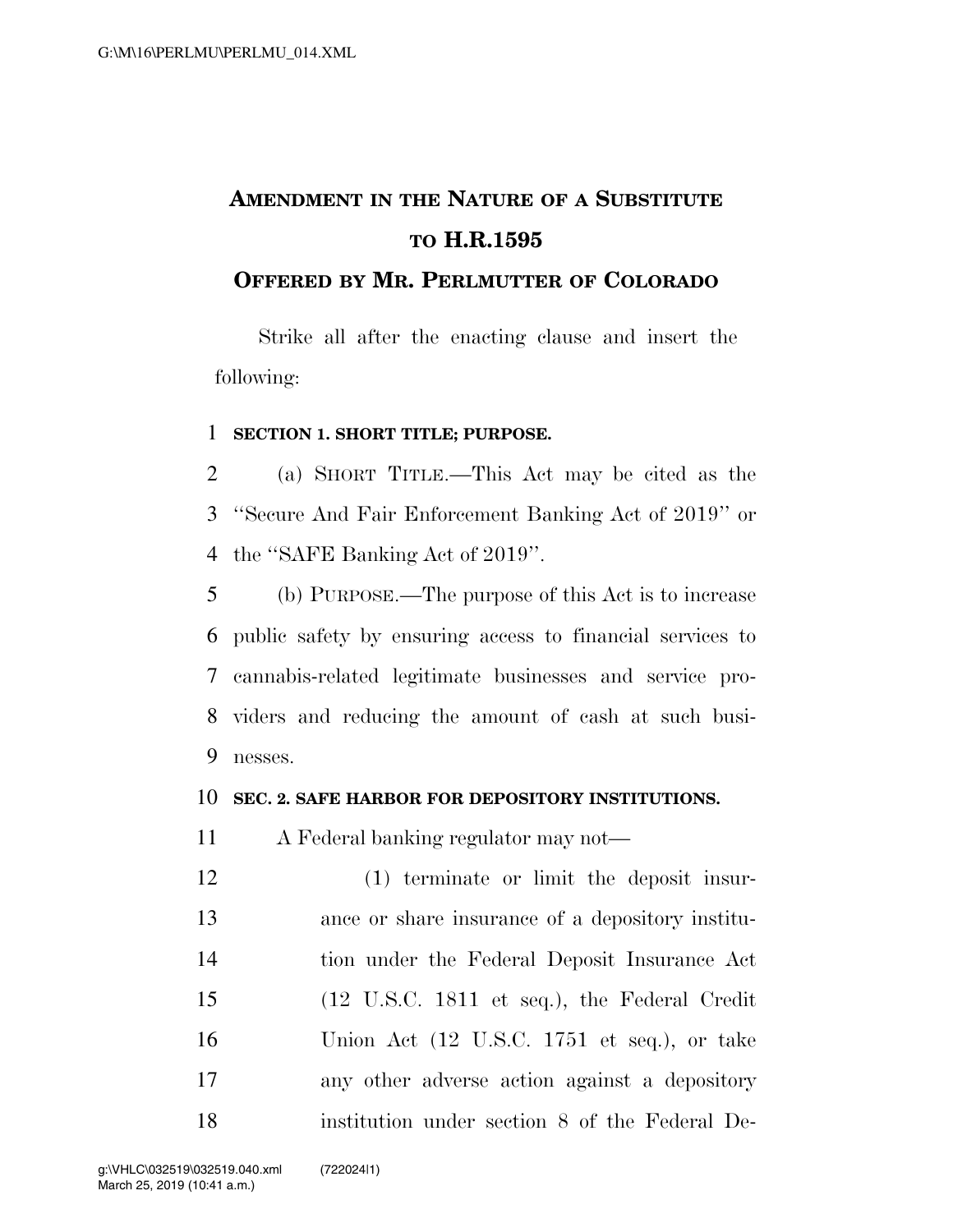$\mathfrak{D}$ 

1 posit Insurance Act (12 U.S.C. 1818) solely be- cause the depository institution provides or has provided financial services to a cannabis-related legitimate business or service provider;

 (2) prohibit, penalize, or otherwise discour- age a depository institution from providing fi- nancial services to a cannabis-related legitimate business or service provider or to a State, polit- ical subdivision of a State, or Indian Tribe that exercises jurisdiction over cannabis-related le-11 gitimate businesses;

 (3) recommend, incentivize, or encourage a depository institution not to offer financial serv- ices to an account holder, or to downgrade or cancel the financial services offered to an ac-16 count holder solely because—

 (A) the account holder is a cannabis- related legitimate business or service pro- vider, or is an employee, owner, or oper- ator of a cannabis-related legitimate busi-21 ness or service provider;

 (B) the account holder later becomes an employee, owner, or operator of a can- nabis-related legitimate business or service provider; or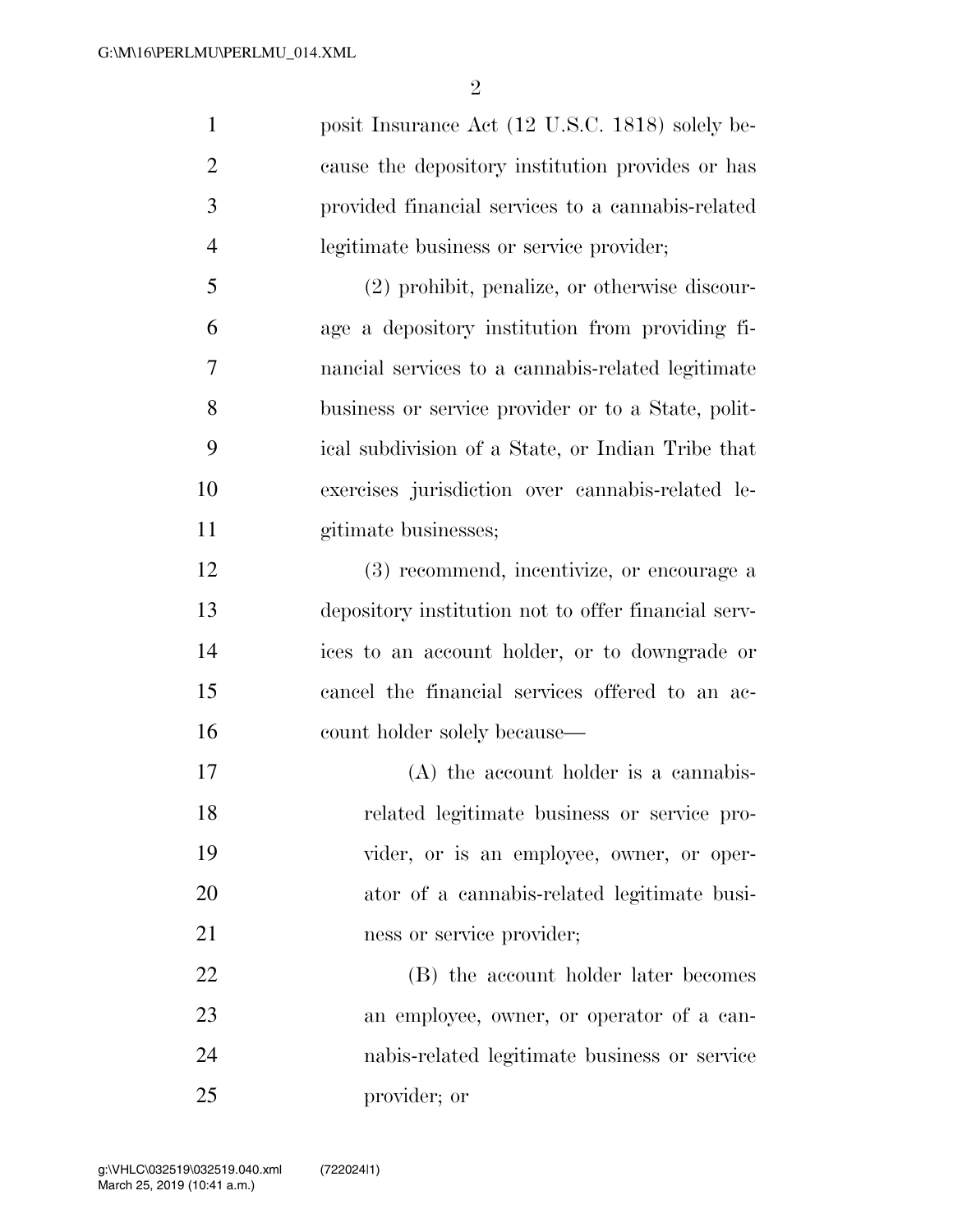| $\mathbf{1}$   | (C) the depository institution was not       |
|----------------|----------------------------------------------|
| $\overline{2}$ | aware that the account holder is an em-      |
| 3              | ployee, owner, or operator of a cannabis-re- |
| $\overline{4}$ | lated legitimate business or service pro-    |
| 5              | vider;                                       |
| 6              | (4) take any adverse or corrective super-    |
| 7              | visory action on a loan made to-             |
| 8              | (A) a cannabis-related legitimate busi-      |
| 9              | ness or service provider, solely because the |
| 10             | business is a cannabis-related legitimate    |
| 11             | business or service provider;                |
| 12             | (B) an employee, owner, or operator          |
| 13             | of a cannabis-related legitimate business or |
| 14             | service provider, solely because the em-     |
| 15             | ployee, owner, or operator is employed by,   |
| 16             | owns, or operates a cannabis-related legiti- |
| 17             | mate business or service provider, as appli- |
| 18             | cable; or                                    |
| 19             | (C) an owner or operator of real es-         |
| 20             | tate or equipment that is leased to a can-   |
| 21             | nabis-related legitimate business or service |
| 22             | provider, solely because the owner or oper-  |
| 23             | ator of the real estate or equipment leased  |
| 24             | the equipment or real estate to a cannabis-  |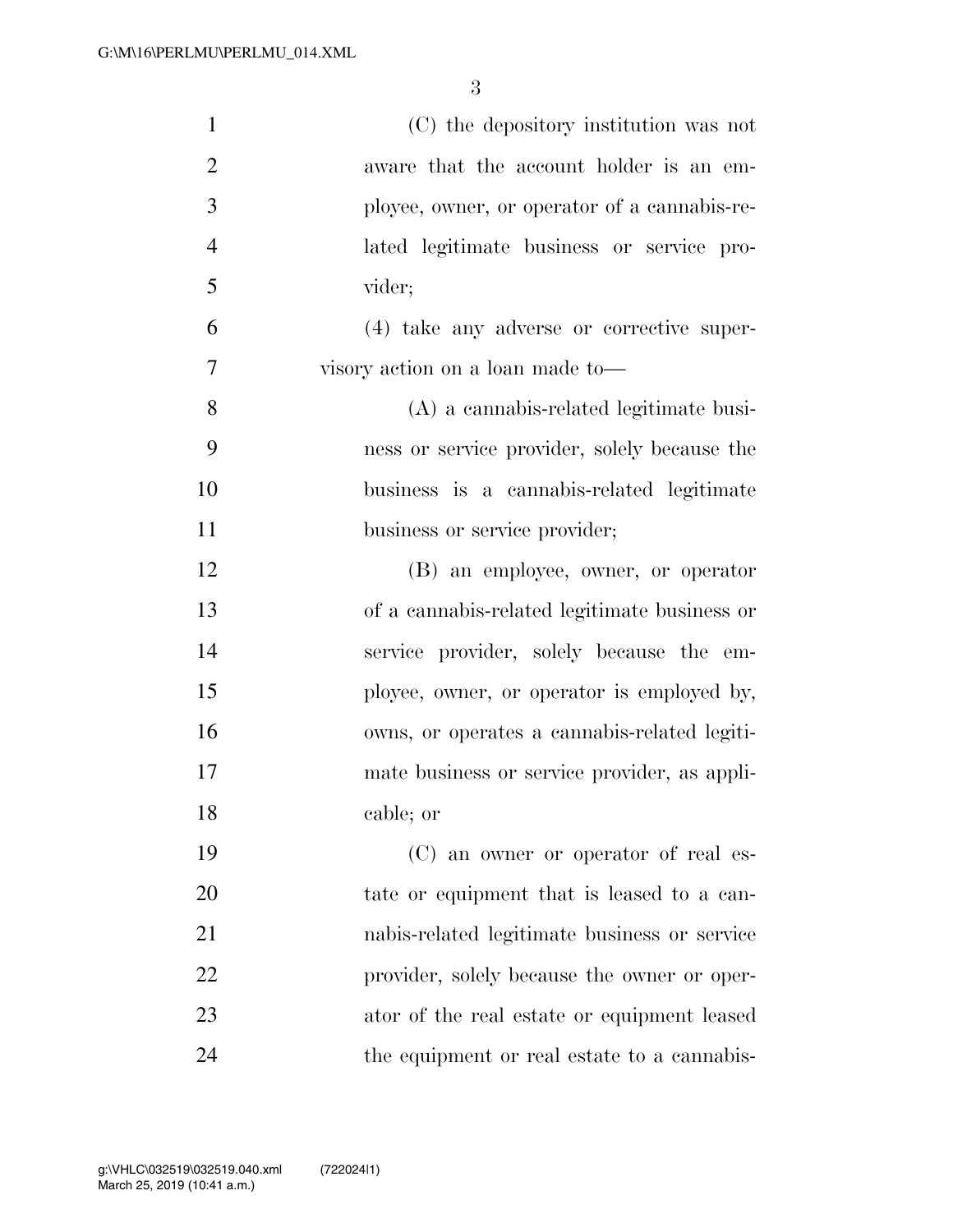related legitimate business or service pro-vider, as applicable; or

 (5) prohibit or penalize a depository insti- tution (or entity performing a financial service for or in association with a depository institu- tion) for, or otherwise discourage a depository institution (or entity performing a financial service for or in association with a depository institution) from, engaging in a financial service for a cannabis-related legitimate business or service provider.

### **SEC. 3. PROTECTIONS FOR ANCILLARY BUSINESSES.**

 For purposes of sections 1956 and 1957 of title 18, United States Code, and all other provisions of Federal law, the proceeds from a transaction conducted by a can- nabis-related legitimate business or service provider shall not be considered as proceeds from an unlawful activity solely because the transaction was conducted by a can- nabis-related legitimate business or service provider, as applicable.

### **SEC. 4. PROTECTIONS UNDER FEDERAL LAW.**

 (a) IN GENERAL.—With respect to providing a finan- cial service to a cannabis-related legitimate business or service provider within a State, political subdivision of a State, or Indian country that allows the cultivation, pro-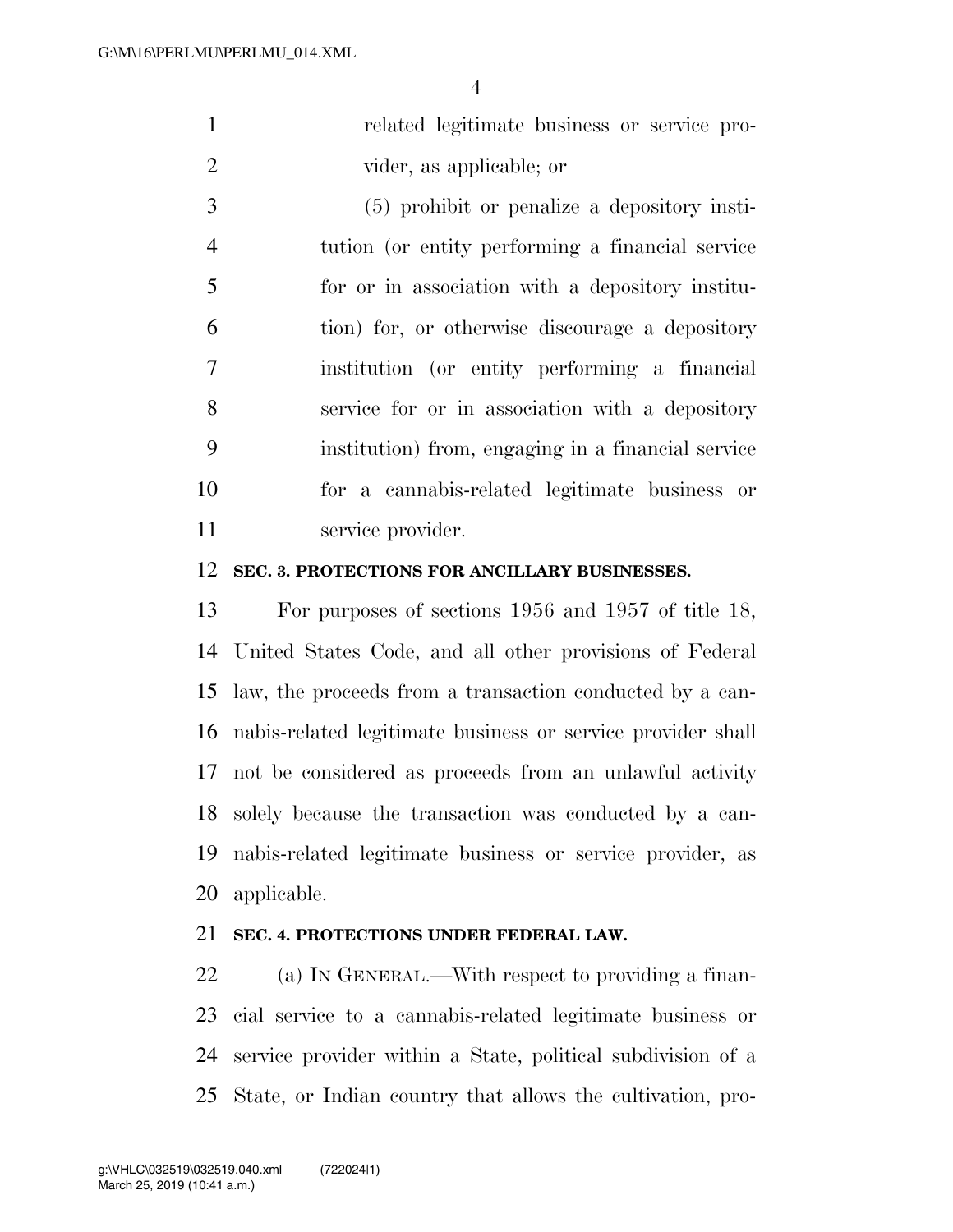duction, manufacture, sale, transportation, display, dis- pensing, distribution, or purchase of cannabis pursuant to a law or regulation of such State, political subdivision, or Indian Tribe that has jurisdiction over the Indian country, as applicable, a depository institution or entity performing a financial service for or in association with a depository institution that provides a financial service to a cannabis- related legitimate business or service provider, and the of- ficers, directors, and employees of that depository institu- tion or entity may not be held liable pursuant to any Fed-eral law or regulation—

- (1) solely for providing such a financial service; or
- (2) for further investing any income derived from such a financial service.

 (b) PROTECTIONS FOR FEDERAL RESERVE BANKS.—With respect to providing a service to a deposi- tory institution that provides a financial service to a can- nabis-related legitimate business or service provider (where such financial service is provided within a State, political subdivision of a State, or Indian country that al- lows the cultivation, production, manufacture, sale, trans- portation, display, dispensing, distribution, or purchase of cannabis pursuant to a law or regulation of such State, political subdivision, or Indian Tribe that has jurisdiction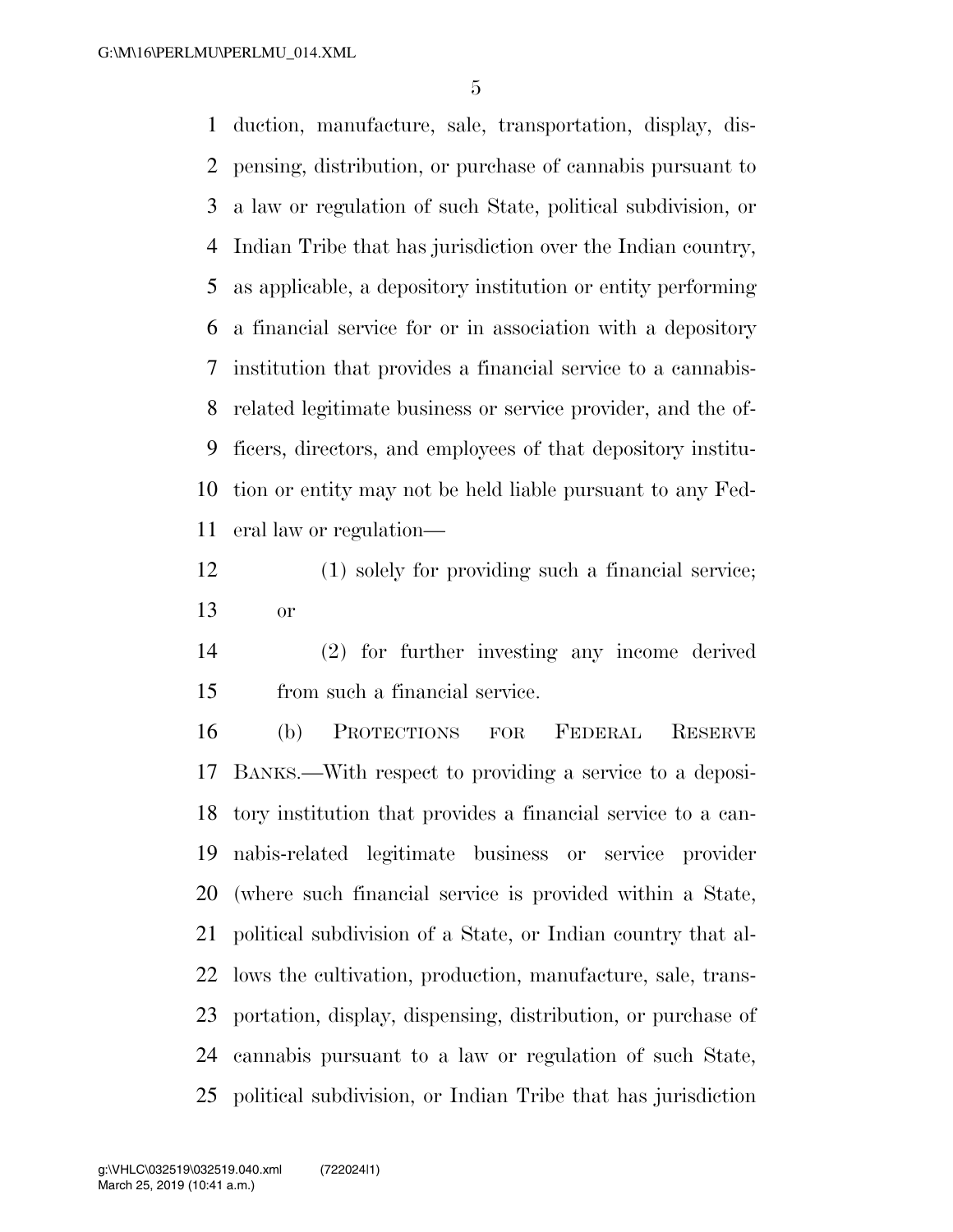over the Indian country, as applicable), a Federal reserve bank, and the officers, directors, and employees of the Federal reserve bank, may not be held liable pursuant to any Federal law or regulation—

- (1) solely for providing such a service; or (2) for further investing any income derived
- from such a service.
- (c) FORFEITURE.—

 (1) DEPOSITORY INSTITUTIONS.—A depository institution that has a legal interest in the collateral for a loan or another financial service provided to an owner, employee, or operator of a cannabis-related legitimate business or service provider, or to an owner or operator of real estate or equipment that is leased or sold to a cannabis-related legitimate business or service provider, shall not be subject to criminal, civil, or administrative forfeiture of that legal interest pursuant to any Federal law for pro-viding such loan or other financial service.

 (2) FEDERAL RESERVE BANKS.—A Federal re- serve bank that has a legal interest in the collateral for a loan or another financial service provided to an owner, employee, or operator of a depository institu- tion that provides a financial services to a cannabis-related legitimate business or service provider, or to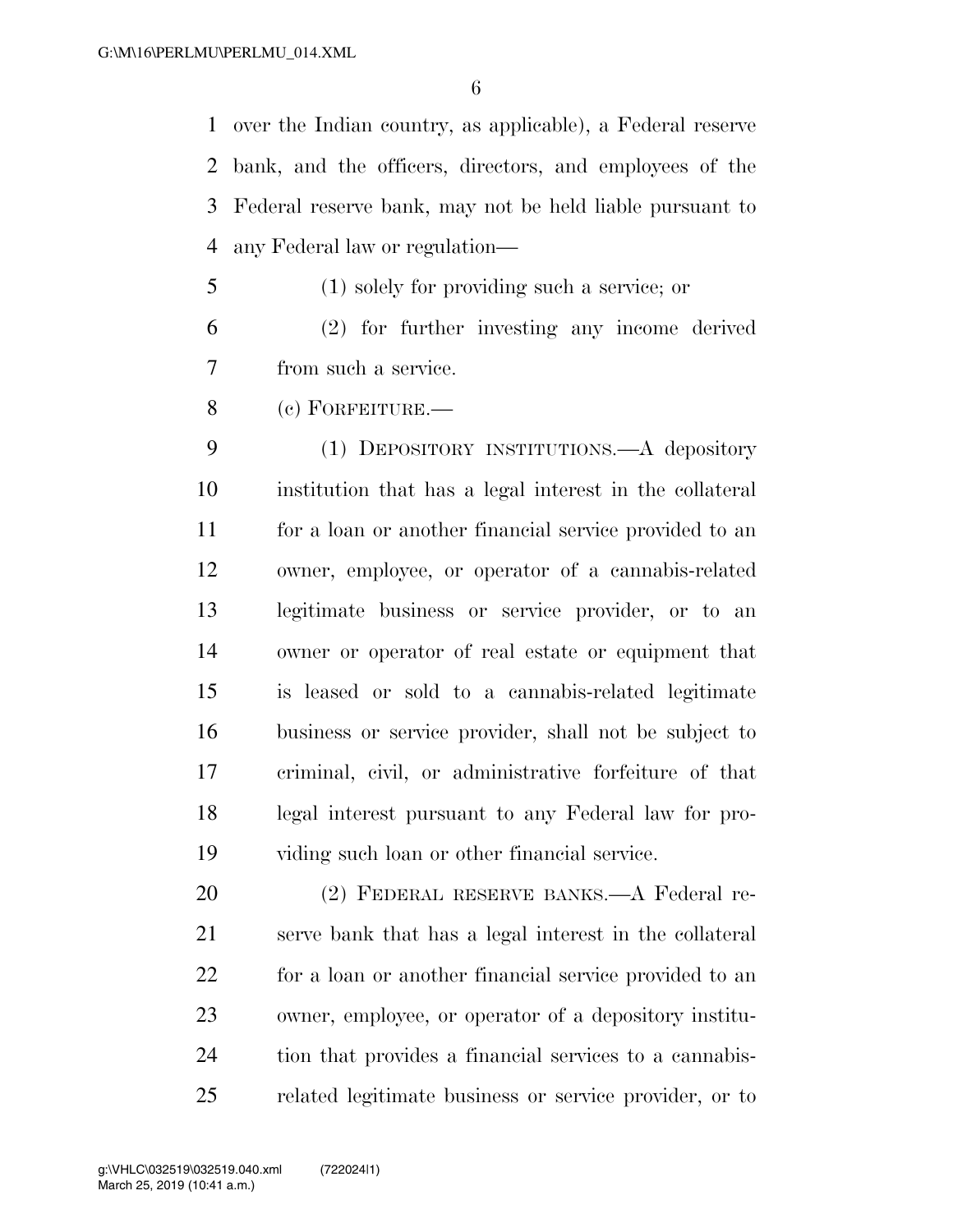an owner or operator of real estate or equipment that is leased or sold to such a depository institu- tion, shall not be subject to criminal, civil, or admin- istrative forfeiture of that legal interest pursuant to any Federal law for providing such loan or other fi-nancial service.

### **SEC. 5. RULE OF CONSTRUCTION.**

 Nothing in this Act shall require a depository institu- tion or entity performing a financial service for or in asso- ciation with a depository institution to provide financial services to a cannabis-related legitimate business or serv-ice provider.

## **SEC. 6. REQUIREMENTS FOR FILING SUSPICIOUS ACTIVITY REPORTS.**

 Section 5318(g) of title 31, United States Code, is amended by adding at the end the following:

 ''(5) REQUIREMENTS FOR CANNABIS-RELATED LEGITIMATE BUSINESSES.—

 $((A)$  In GENERAL.—With respect to a fi- nancial institution or any director, officer, em- ployee, or agent of a financial institution that reports a suspicious transaction pursuant to this subsection, if the reason for the report re- lates to a cannabis-related legitimate business or service provider, the report shall comply with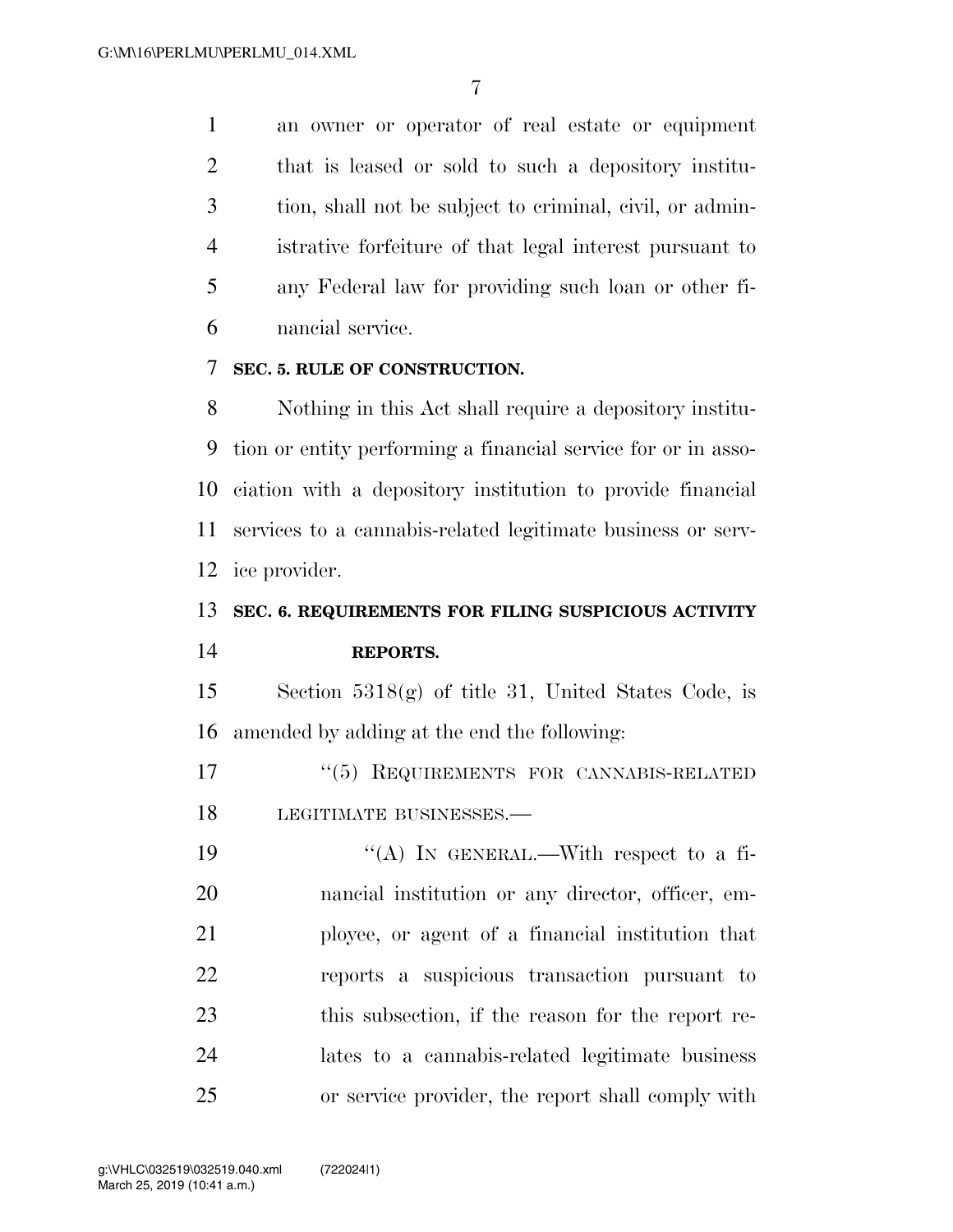appropriate guidance issued by the Financial Crimes Enforcement Network. The Secretary shall ensure that the guidance is consistent with the purpose and intent of the SAFE Banking Act of 2019 and does not significantly inhibit the provision of financial services to a cannabis- related legitimate business or service provider in a State, political subdivision of a State, or In- dian country that has allowed the cultivation, production, manufacture, transportation, dis- play, dispensing, distribution, sale, or purchase of cannabis pursuant to law or regulation of such State, political subdivision, or Indian Tribe that has jurisdiction over the Indian country. ''(B) DEFINITIONS.—For purposes of this paragraph: 18 ''(i) CANNABIS.—The term 'cannabis' has the meaning given the term 'mari- huana' in section 102 of the Controlled Substances Act (21 U.S.C. 802). 22 "(ii) CANNABIS-RELATED LEGITIMATE BUSINESS.—The term 'cannabis-related le-gitimate business' has the meaning given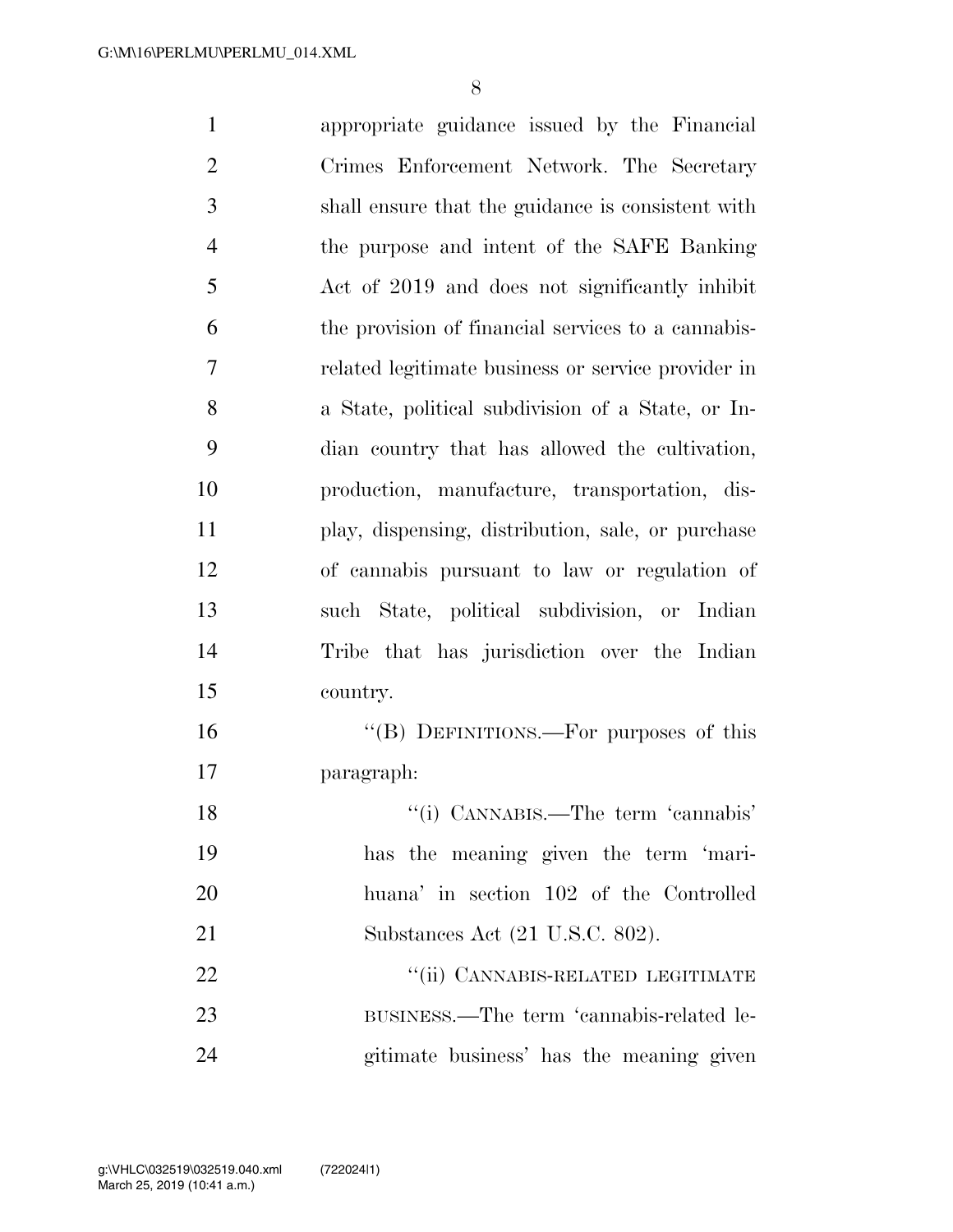| $\mathbf{1}$   | that term in section 10 of the SAFE        |
|----------------|--------------------------------------------|
| $\overline{2}$ | Banking Act of 2019.                       |
| 3              | "(iii) INDIAN COUNTRY.—The term            |
| $\overline{4}$ | 'Indian country' has the meaning given     |
| 5              | that term in section 1151 of title 18.     |
| 6              | "(iv) INDIAN TRIBE.—The term $\text{In}$ - |
| 7              | dian Tribe' has the meaning given that     |
| 8              | term in section 102 of the Federally Rec-  |
| 9              | ognized Indian Tribe List Act of 1994 (25) |
| 10             | U.S.C. 479a).                              |
| 11             | "(v) FINANCIAL SERVICE.—The term           |
| 12             | 'financial service' has the meaning given  |
| 13             | that term in section 10 of the SAFE        |
| 14             | Banking Act of 2019.                       |
| 15             | "(vi) SERVICE PROVIDER.—The term           |
| 16             | 'service provider' has the meaning given   |
| 17             | that term in section 10 of the SAFE        |
| 18             | Banking Act of 2019.                       |
| 19             | "(vii) STATE.—The term 'State'             |
| 20             | means each of the several States, the Dis- |
| 21             | trict of Columbia, Puerto Rico, and any    |
| 22             | territory or possession of the United      |
| 23             | States.".                                  |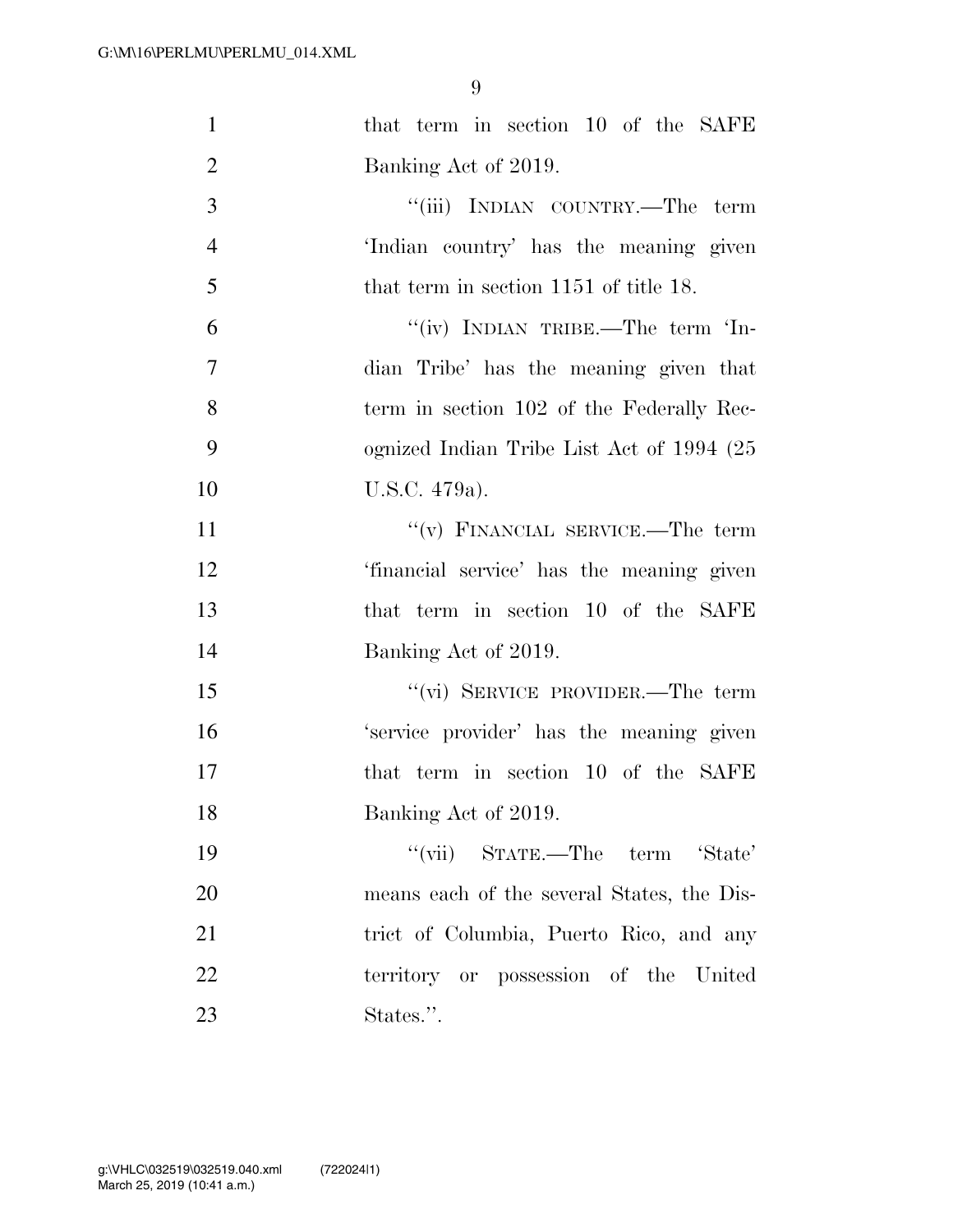### **SEC. 7. GUIDANCE AND EXAMINATION PROCEDURES.**

 Not later than 180 days after the date of enactment of this Act, the Financial Institutions Examination Coun- cil shall develop uniform guidance and examination proce- dures for depository institutions that provide financial services to cannabis-related legitimate businesses and service providers.

### **SEC. 8. ANNUAL DIVERSITY AND INCLUSION REPORT.**

 The Federal banking regulators shall issue an annual report to Congress containing—

 (1) information and data on the availability of access to financial services for minority-owned and women-owned cannabis-related legitimate businesses; and

 (2) any regulatory or legislative recommenda- tions for expanding access to financial services for minority-owned and women-owned cannabis-related legitimate businesses.

### **SEC. 9. GAO STUDY ON DIVERSITY AND INCLUSION.**

 (a) STUDY.—The Comptroller General of the United States shall carry out a study on the barriers to market- place entry, including in the licensing process, and the ac- cess to financial services for potential and existing minor- ity-owned and women-owned cannabis-related legitimate businesses.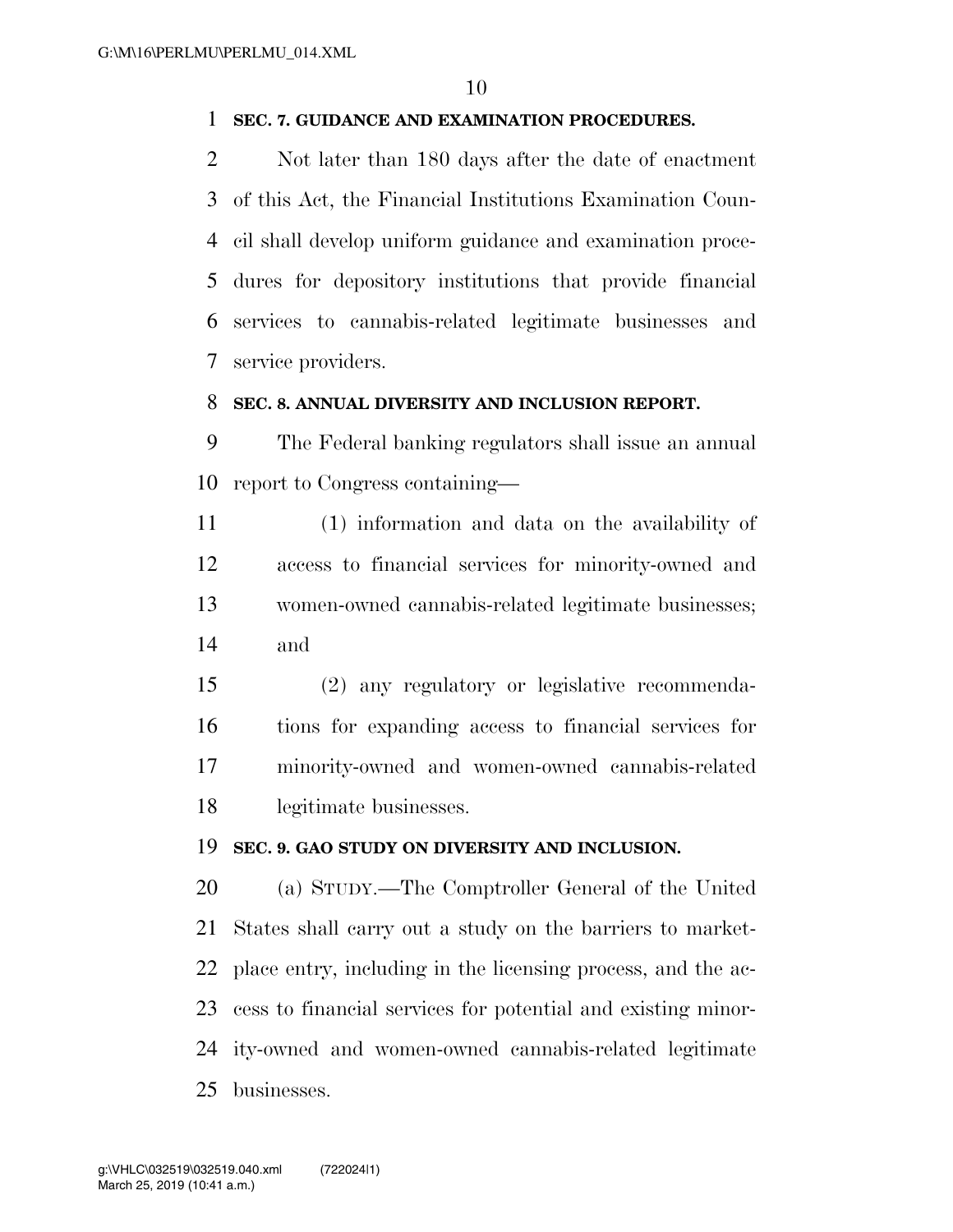(b) REPORT.—The Comptroller General shall issue a report to the Congress—

 (1) containing all findings and determinations made in carrying out the study required under sub-section (a); and

 (2) containing any regulatory or legislative rec- ommendations for removing barriers to marketplace entry, including in the licensing process, and ex- panding access to financial services for potential and existing minority-owned and women-owned cannabis-related legitimate businesses.

### **SEC. 10. DEFINITIONS.**

In this Act:

 (1) CANNABIS.—The term ''cannabis'' has the meaning given the term ''marihuana'' in section 102 16 of the Controlled Substances Act (21 U.S.C. 802). (2) CANNABIS PRODUCT.—The term ''cannabis product'' means any article which contains cannabis, including an article which is a concentrate, an edi- ble, a tincture, a cannabis-infused product, or a top-ical.

 (3) CANNABIS-RELATED LEGITIMATE BUSI- NESS.—The term ''cannabis-related legitimate busi- ness'' means a manufacturer, producer, or any per-son or company that—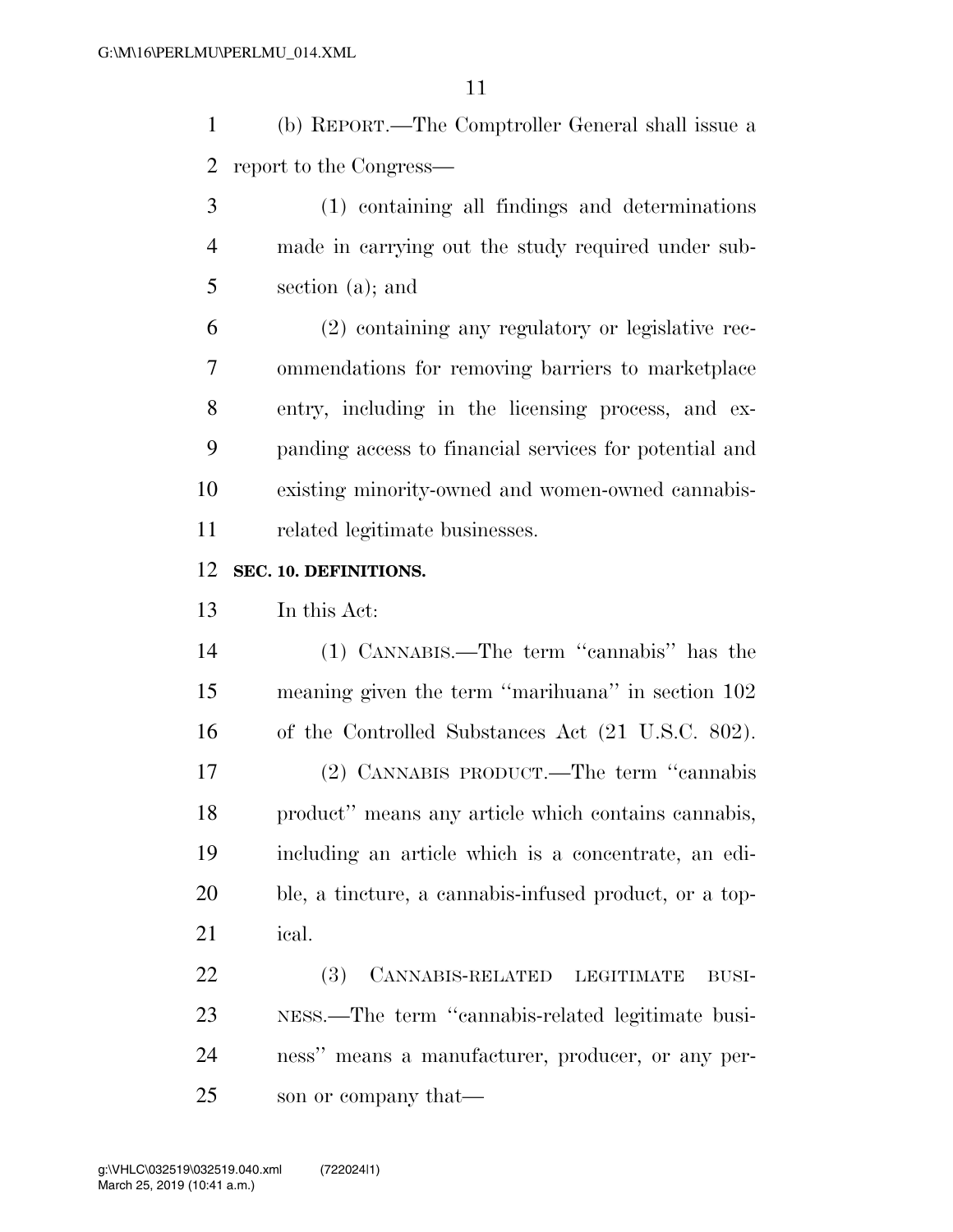| $\mathbf{1}$   | (A) engages in any activity described in           |
|----------------|----------------------------------------------------|
| $\overline{2}$ | subparagraph (B) pursuant to a law established     |
| 3              | by a State or a political subdivision of a State,  |
| $\overline{4}$ | as determined by such State or political subdivi-  |
| 5              | sion; and                                          |
| 6              | (B) participates in any business or orga-          |
| $\overline{7}$ | nized activity that involves handling cannabis or  |
| 8              | cannabis products, including cultivating, pro-     |
| 9              | ducing, manufacturing, selling, transporting,      |
| 10             | displaying, dispensing, distributing, or pur-      |
| 11             | chasing cannabis or cannabis products.             |
| 12             | (4) DEPOSITORY INSTITUTION.—The term "de-          |
| 13             | pository institution" means—                       |
| 14             | $(A)$ a depository institution as defined in       |
| 15             | section $3(c)$ of the Federal Deposit Insurance    |
| 16             | Act $(12 \text{ U.S.C. } 1813(c));$                |
| 17             | (B) a Federal credit union as defined in           |
| 18             | section 101 of the Federal Credit Union Act        |
| 19             | $(12 \text{ U.S.C. } 1752)$ ; or                   |
| 20             | (C) a State credit union as defined in sec-        |
| 21             | tion 101 of the Federal Credit Union Act (12)      |
| 22             | U.S.C. 1752).                                      |
| 23             | FEDERAL BANKING REGULATOR.-The<br>(5)              |
| 24             | term "Federal banking regulator" means each of the |
| 25             | Board of Governors of the Federal Reserve System,  |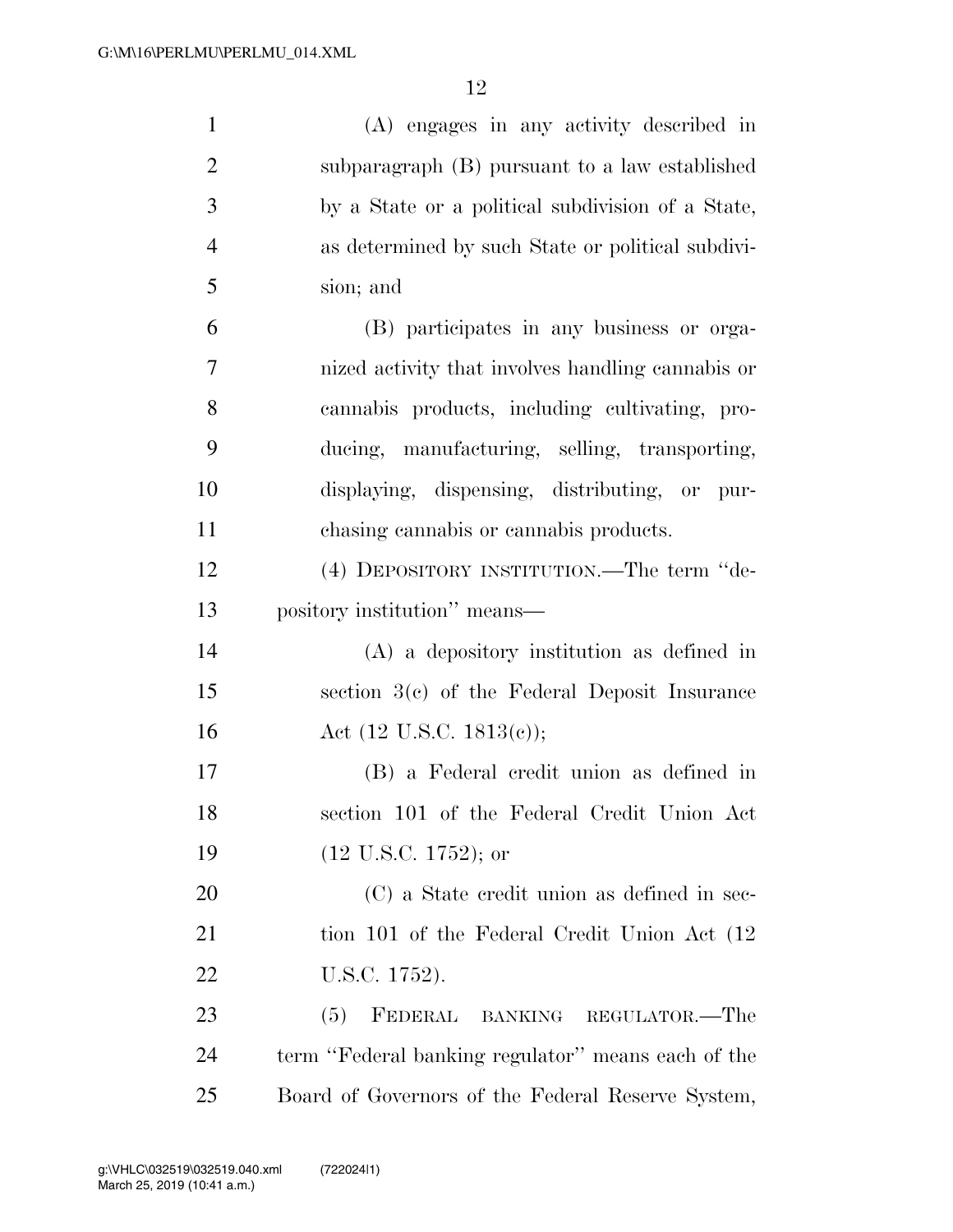| $\mathbf{1}$   | the Bureau of Consumer Financial Protection, the     |
|----------------|------------------------------------------------------|
| $\overline{2}$ | Federal Deposit Insurance Corporation, the Finan-    |
| 3              | cial Crimes Enforcement Network, the Office of For-  |
| $\overline{4}$ | eign Asset Control, the Office of the Comptroller of |
| 5              | the Currency, the National Credit Union Adminis-     |
| 6              | tration, the Department of the Treasury, or any      |
| 7              | Federal agency or department that regulates bank-    |
| 8              | ing or financial services, as determined by the Sec- |
| 9              | retary of the Treasury.                              |
| 10             | (6) FINANCIAL SERVICE.—The term "financial           |
| 11             | service"-                                            |
| 12             | (A) means a financial product or service,            |
| 13             | as defined in section 1002 of the Dodd-Frank         |
| 14             | Wall Street Reform and Consumer Protection           |
| 15             | Act (12 U.S.C. 5481);                                |
| 16             | (B) includes, whether performed directly or          |
| 17             | indirectly, the authorizing, processing, clearing,   |
| 18             | settling, billing, transferring for deposit, trans-  |
| 19             | mitting, delivering, instructing to be delivered,    |
| 20             | reconciling, collecting, or otherwise effectuating   |
| 21             | or facilitating of payments or funds, where such     |
| 22             | payments or funds are made or transferred by         |
| 23             | any means, including by the use of credit cards,     |
| 24             | debit cards, other payment cards, or other ac-       |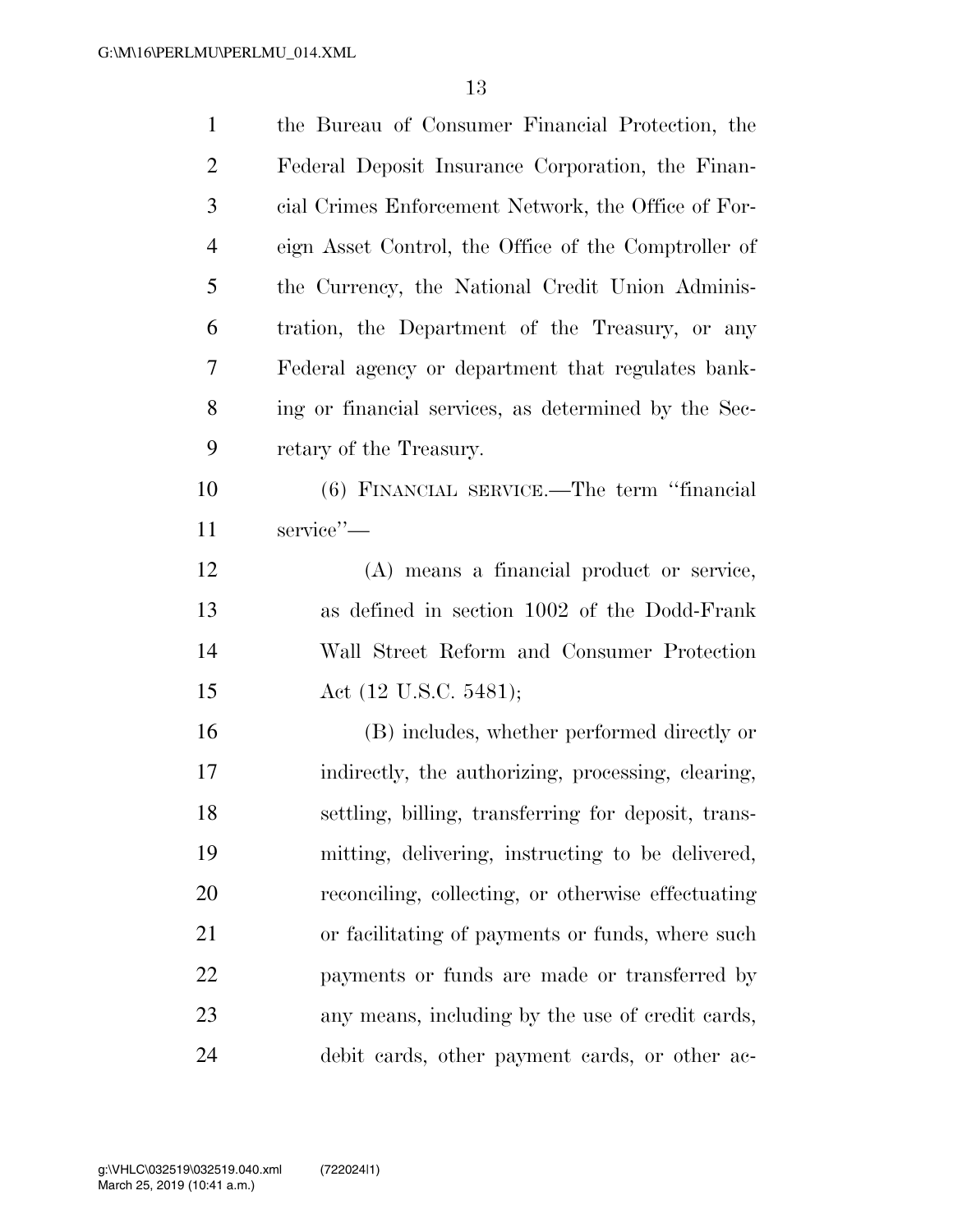cess devices, accounts, original or substitute checks, or electronic funds transfers;

 (C) includes acting as a money transmit- ting business which directly or indirectly makes use of a depository institution in connection with effectuating or facilitating a payment for a cannabis-related legitimate business or service provider in compliance with section 5330 of title 31, United States Code, and any applicable State law; and

 (D) includes acting as an armored car service for processing and depositing with a de- pository institution or the Board of Governors of the Federal Reserve System with respect to any monetary instruments (as defined under 16 section  $1956(c)(5)$  of title 18, United States Code.

 (7) INDIAN COUNTRY.—The term ''Indian coun- try'' has the meaning given that term in section 1151 of title 18.

 (8) INDIAN TRIBE.—The term ''Indian Tribe'' has the meaning given that term in section 102 of the Federally Recognized Indian Tribe List Act of 1994 (25 U.S.C. 479a).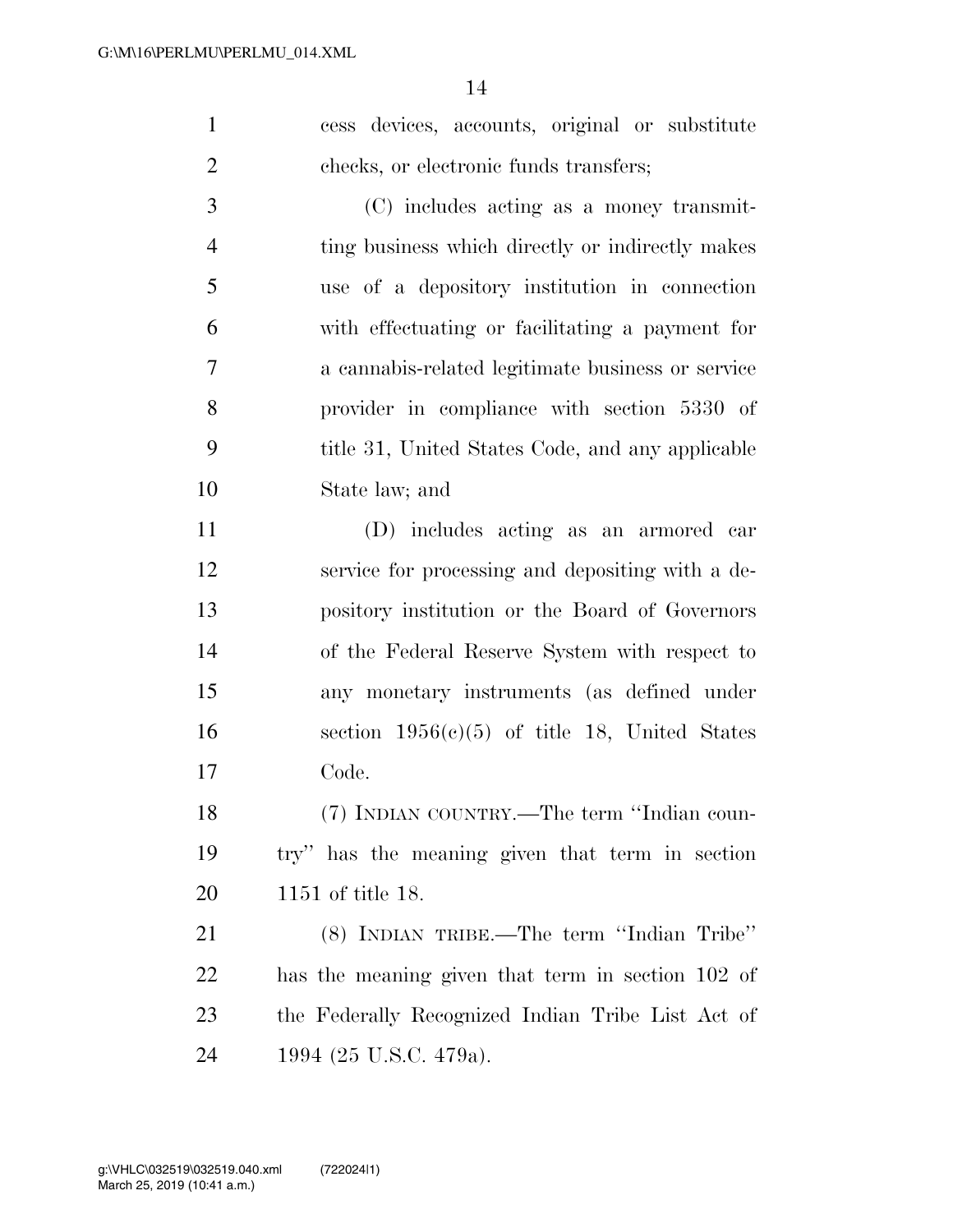| $\mathbf{1}$   | (9) MANUFACTURER.—The term "manufac-                 |
|----------------|------------------------------------------------------|
| $\overline{2}$ | turer" means a person who manufactures, com-         |
| 3              | pounds, converts, processes, prepares, or packages   |
| $\overline{4}$ | cannabis or cannabis products.                       |
| 5              | (10) PRODUCER.—The term "producer" means             |
| 6              | a person who plants, cultivates, harvests, or in any |
| 7              | way facilitates the natural growth of cannabis.      |
| 8              | (11) SERVICE PROVIDER.—The term "service             |
| 9              | provider"-                                           |
| 10             | (A) means a business, organization, or               |
| 11             | other person that—                                   |
| 12             | (i) sells goods or services to a can-                |
| 13             | nabis-related legitimate business; or                |
| 14             | (ii) provides any business services, in-             |
| 15             | cluding the sale or lease of real or any             |
| 16             | other property, legal or other licensed serv-        |
| 17             | ices, or any other ancillary service, relating       |
| 18             | to cannabis; and                                     |
| 19             | (B) does not include a business, organiza-           |
| 20             | tion, or other person that participates in any       |
| 21             | business or organized activity that involves han-    |
| 22             | dling cannabis or cannabis products, including       |
| 23             | cultivating, producing, manufacturing, selling,      |
| 24             | transporting, displaying, dispensing, distrib-       |